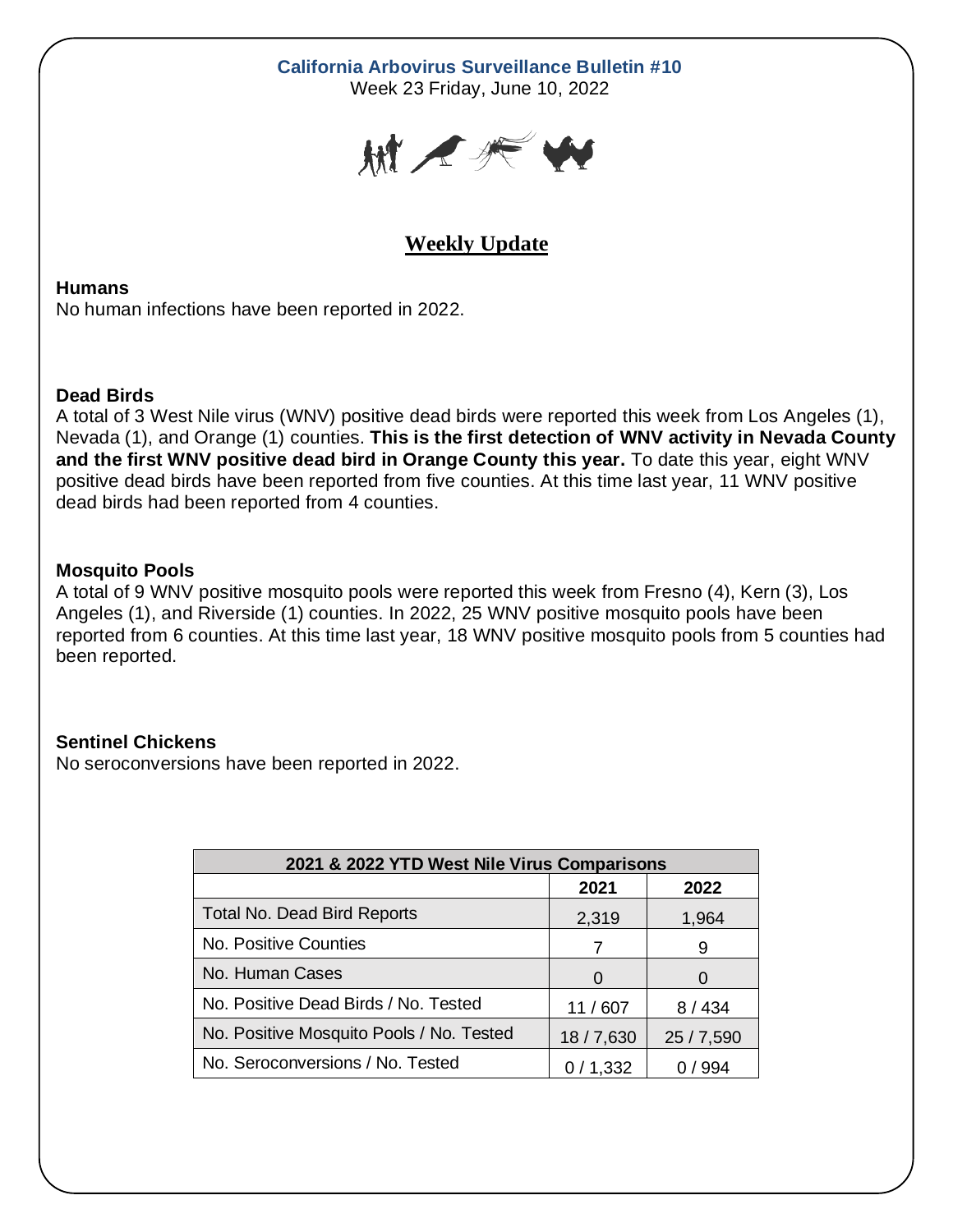#### **California Arbovirus Surveillance Bulletin #10** Week 23 Friday, June 10, 2022

| <b>YTD WNV Activity by Element and County, 2022</b> |               |               |                   |                       |                          |  |  |
|-----------------------------------------------------|---------------|---------------|-------------------|-----------------------|--------------------------|--|--|
| <b>County</b>                                       | <b>Humans</b> | <b>Horses</b> | <b>Dead Birds</b> | <b>Mosquito Pools</b> | <b>Sentinel Chickens</b> |  |  |
| Contra Costa                                        |               |               |                   |                       |                          |  |  |
| Fresno                                              |               |               |                   | 12                    |                          |  |  |
| Kern                                                |               |               |                   |                       |                          |  |  |
| Los Angeles                                         |               |               |                   |                       |                          |  |  |
| Nevada                                              |               |               |                   |                       |                          |  |  |
| Orange                                              |               |               |                   | າ                     |                          |  |  |
| Riverside                                           |               |               |                   | $\mathcal{P}$         |                          |  |  |
| Sacramento                                          |               |               |                   |                       |                          |  |  |
| Yolo                                                |               |               |                   |                       |                          |  |  |
| <b>Total</b>                                        |               |               |                   | 25                    |                          |  |  |

# **TESTING SUMMARIES**

#### **Humans**

|                    |      | <b>WNV</b> | <b>SLEV</b> | <b>WEEV</b> |
|--------------------|------|------------|-------------|-------------|
| <b>Human Cases</b> | Week | 0          |             |             |
|                    | YTD  | 0          |             |             |

|              |            | <b>Number</b><br><b>Tested</b> | <b>WNV</b><br><b>Positive</b> |
|--------------|------------|--------------------------------|-------------------------------|
| <b>Dead</b>  | Week       | 74                             | 3                             |
| <b>Birds</b> | <b>YTD</b> | 434                            | 8                             |

#### **Dead Birds Sentinel Chickens**

|  |                     |            | <b>Number</b><br><b>Tested</b> | <b>WNV</b><br><b>Positive   Positive   Positive</b> | <b>SLEV</b> | <b>WEEV</b> |
|--|---------------------|------------|--------------------------------|-----------------------------------------------------|-------------|-------------|
|  | <b>Chicken Sera</b> | Week       | 295                            | 0                                                   | 0           | 0           |
|  |                     | <b>YTD</b> | 994                            |                                                     | 0           |             |

#### **Mosquito Pools**

|                       |            | <b>Positive / Total Tested</b> |             |             |             |             |             |
|-----------------------|------------|--------------------------------|-------------|-------------|-------------|-------------|-------------|
|                       |            | <b>WNV</b>                     | <b>SLEV</b> | <b>WEEV</b> | <b>CHIK</b> | <b>DENV</b> | <b>ZIKA</b> |
| <b>Mosquito Pools</b> | Week       | 9/1,273                        | 0/1.273     | 0/1.272     | 0/0         | 0/0         | 0/0         |
|                       | <b>YTD</b> | 25 / 7,590                     | 0/7,485     | 0/7.483     | 0/140       | 0/140       | 0/140       |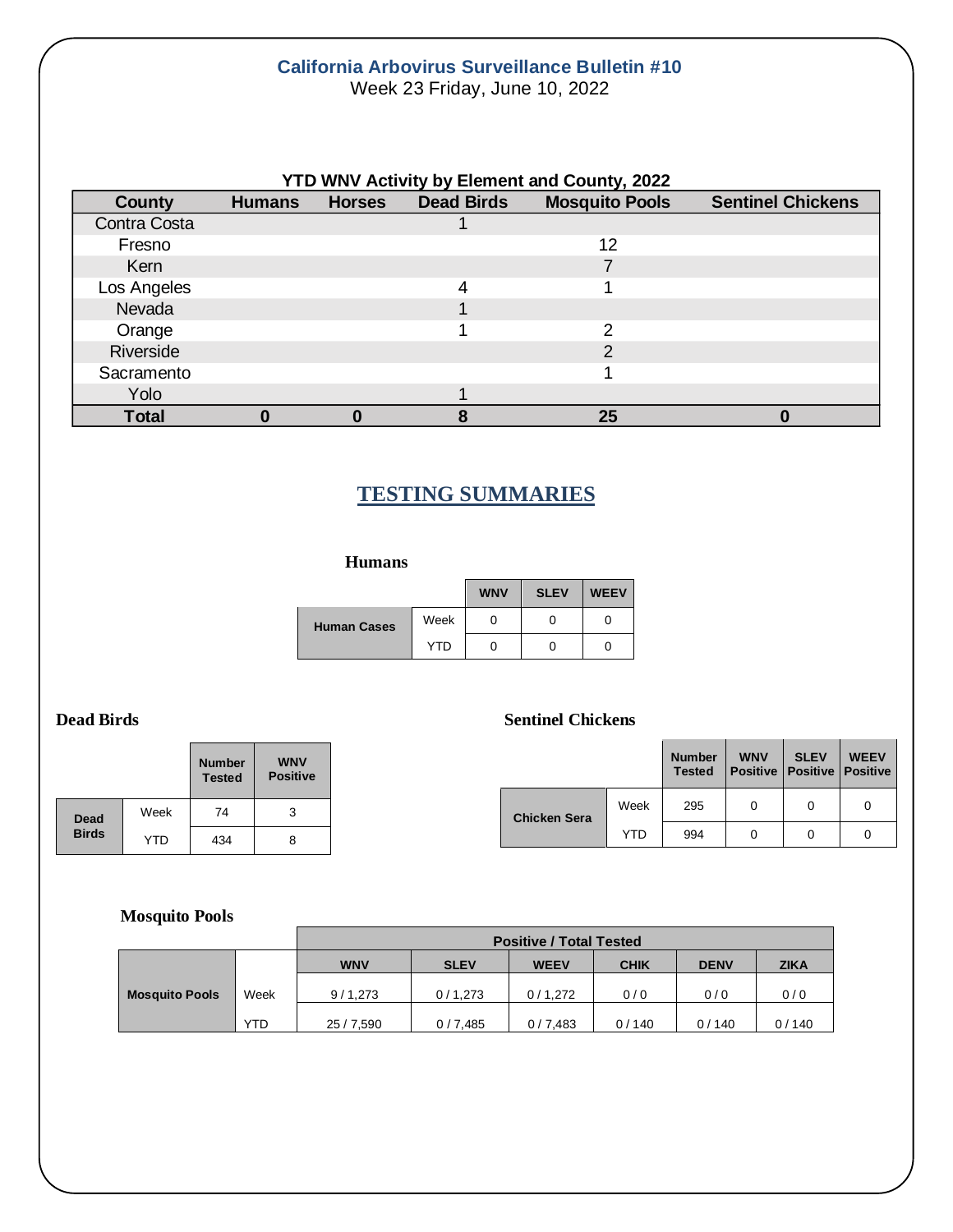### **California Arbovirus Surveillance Bulletin #10** Week 23 Friday, June 10, 2022

# **POSITIVES**

## **Dead Birds**

| County      | Agency                                | City        | <b>Zip Code</b> | <b>Species</b>          | Date Reported | <b>Virus</b> |
|-------------|---------------------------------------|-------------|-----------------|-------------------------|---------------|--------------|
| Los Angeles | Los Angeles Co West VCD               | Los Angeles | 90045           | Common Raven            | 6/5/2022      | <b>WNV</b>   |
| Nevada      | Nevada Co Env Health -<br>Nevada City | Nevada City | 95959           | Crow or Raven           | 5/26/2022     | <b>WNV</b>   |
| Orange      | Orange Co VCD                         | Irvine      | 92602           | <b>Great Horned Owl</b> | 5/29/2022     | <b>WNV</b>   |

### **Mosquito Pools**

| County      | <b>Site Code</b>   | Pool<br># | <b>Species</b>         | City               | # $in$<br>Pool | <b>Trap</b><br><b>Type</b> | <b>Collected</b> | <b>Virus</b> |
|-------------|--------------------|-----------|------------------------|--------------------|----------------|----------------------------|------------------|--------------|
| Fresno      | <b>CNSL 8187</b>   | 37        | Culex quinquefasciatus | Fresno             | 36             | GRVD                       | 6/8/2022         | <b>WNV</b>   |
| Fresno      | <b>CNSL 8188</b>   | 512       | Culex quinquefasciatus | Fresno             | 40             | <b>GRVD</b>                | 6/8/2022         | <b>WNV</b>   |
| Fresno      | <b>FRNO 172</b>    | 259       | Culex quinquefasciatus | Fresno             | 39             | GRVD                       | 6/9/2022         | <b>WNV</b>   |
| Fresno      | <b>FRNO 269</b>    | 264       | Culex quinquefasciatus | Fresno             | 46             | <b>BGSENT</b>              | 6/9/2022         | <b>WNV</b>   |
| Kern        | KERN 73            | 218       | Culex quinquefasciatus | Bakersfield        | 35             | <b>BGSENT</b>              | 6/8/2022         | <b>WNV</b>   |
| Kern        | KERN 78            | 219       | Culex quinquefasciatus | <b>Bakersfield</b> | 40             | <b>BGSENT</b>              | 6/8/2022         | <b>WNV</b>   |
| Kern        | KERN 71            | 220       | Culex quinquefasciatus | Bakersfield        | 50             | <b>BGSENT</b>              | 6/8/2022         | <b>WNV</b>   |
| Los Angeles | <b>GRLA 3046</b>   | 331       | Culex quinquefasciatus | Bellflower         | 50             | GRVD                       | 6/8/2022         | <b>WNV</b>   |
| Riverside   | COAV <sub>27</sub> | 2715      | Culex tarsalis         | Thermal            | 45             | CO <sub>2</sub>            | 6/8/2022         | <b>WNV</b>   |